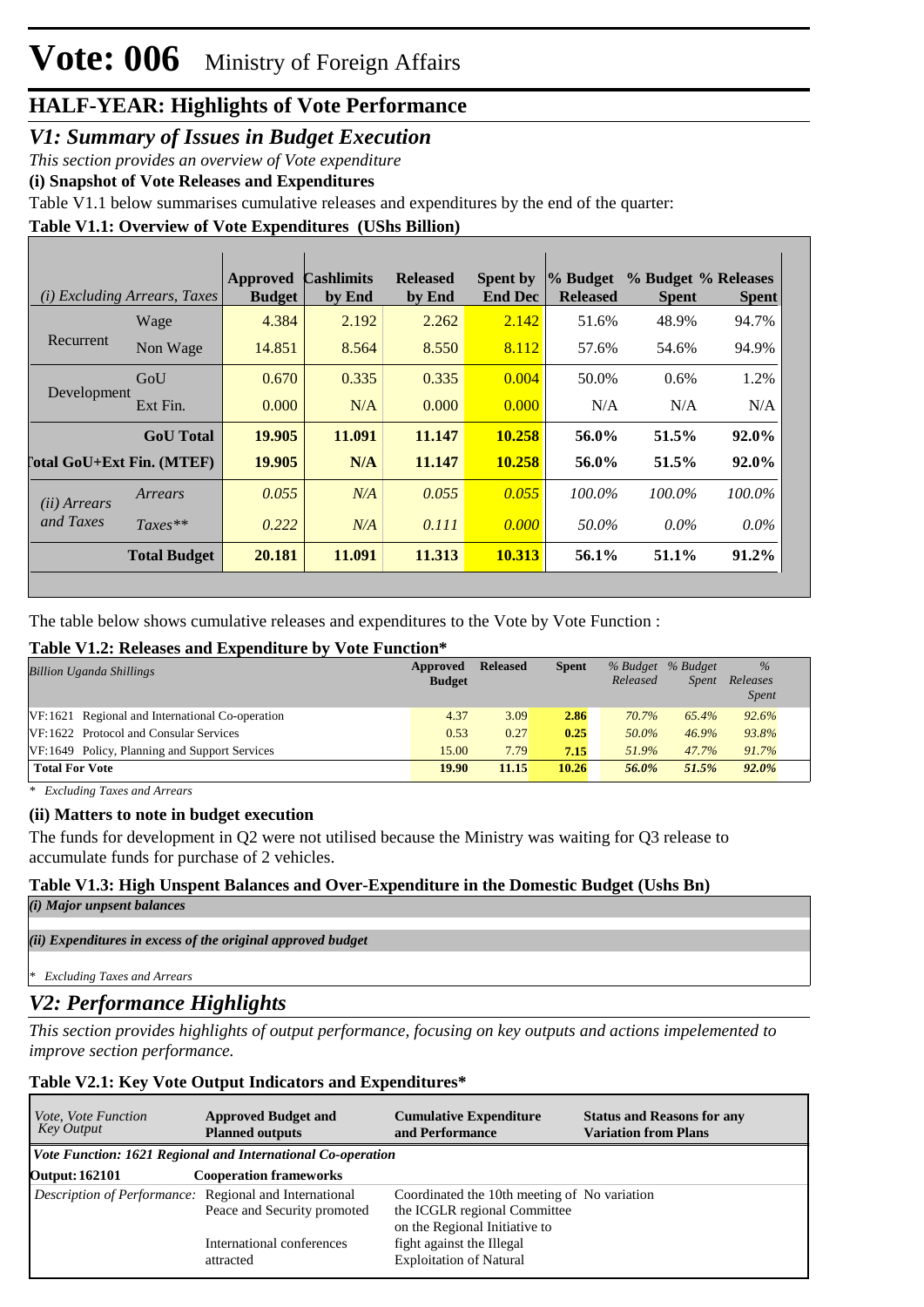#### **Cumulative Expenditure and Performance Approved Budget and Planned outputs Status and Reasons for any Variation from Plans** *Vote, Vote Function Key Output Vote Function Cost UShs Bn: 4.374 UShs Bn: 2.861 % Budget Spent: 65.4%* Uganda's Image and interests promoted and protected in all regional and international conferences Resources, held in Kampala-Uganda 1 Northern corridor Infrastructure summit was hosted 2 mini conferences were attracted; the Auditor Generals' conference and the conference on post 2015 development Agenda Participated in the 6th and 7th Northern Corridor Integration Projects Summit in Kigaliand kampala respectively which aimed at fast tracking the 14 projects under the Northern Corridor *Output Cost:* UShs Bn: 1.627 UShs Bn: 0.724 % Budget Spent: 44.5% **Output: 162102 Promotion of trade, tourism, education, and investment** *Description of Performance:* Resources mobilized Inward investments, trade and tourism promoted Coordinated the signing of a Grant Agreement between the Government of Japan and Government of Uganda for the improvement of Queensway electricity substation at a cost of USD 21.4 million. The grant will be used to procure and install equipment to stabilize power supply in Kampala Central Business District (CND) and surrounding areas. Coordinated the meeting where Makerere University and Azan University agreed to start collaborating in the training of dentists, and opticians at Makerere Medical School. Azan University is also to set up a specialized Dental and optical treatment center at Makerere University Medical School No variations *Output Cost:* UShs Bn: 0.657 UShs Bn: 0.308 % Budget Spent: 46.9% *Performance Indicators:* Number of tourism promotional engagements held 3 *Vote Function: 1622 Protocol and Consular Services* **Output: 162202 consular services provided** *Description of Performance:* Protocol Services up to state level provided International Conferences and State ceremonies managed Visa and passport applications processed. Cases / disputes of Ugandans abroad handled Protocol services were provided No variationduring Independence day celebrations, Diplomats census briefing, African Day of Decentralisation, World AIDS day and National Youth day celebrations 1 major summit and 3 mini conferences were managed; the northern corridor summit, the Uganda-Rwanda business forum, the Auditor Generals'

conference and the conference

### **HALF-YEAR: Highlights of Vote Performance**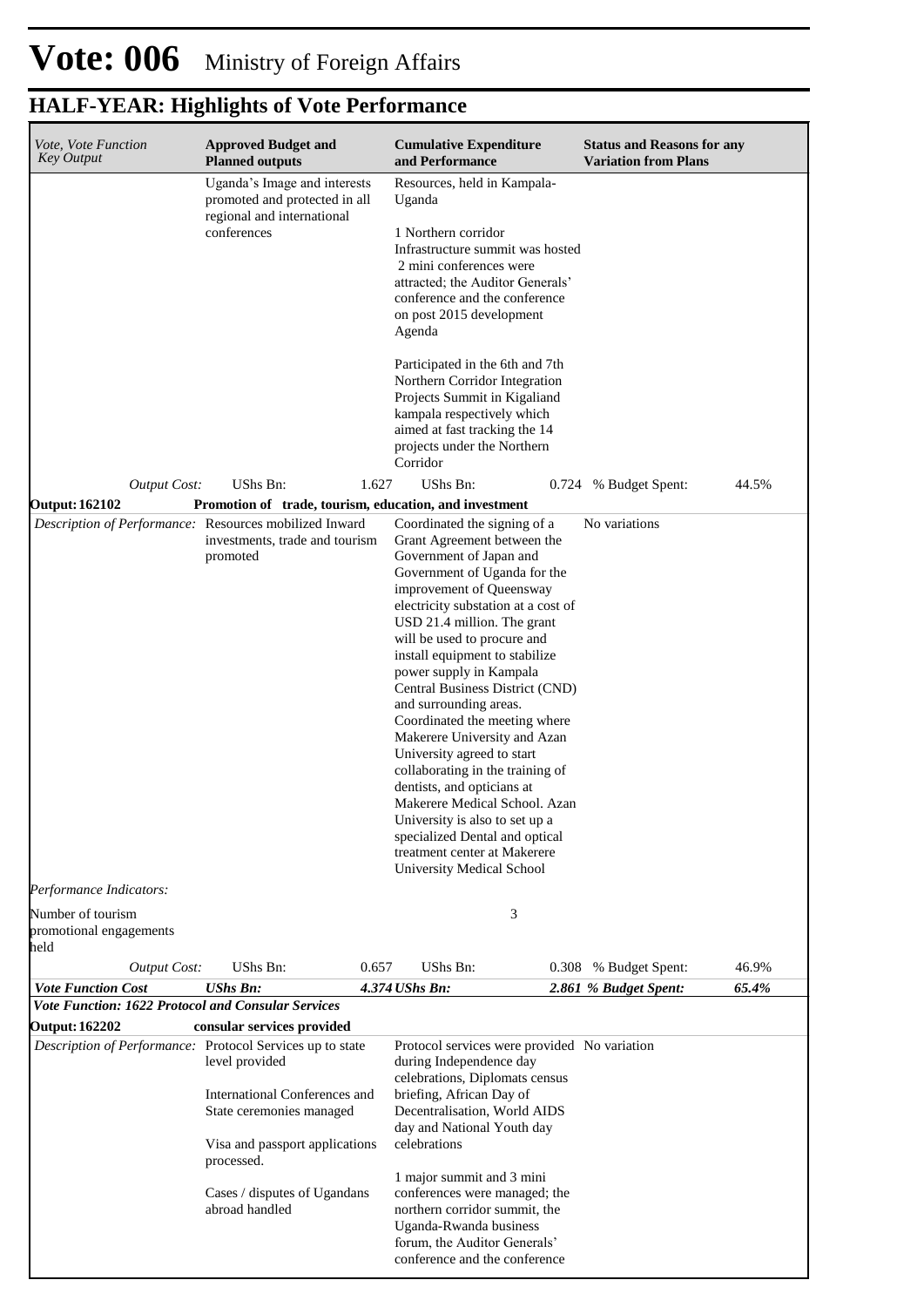| <i>Vote. Vote Function</i><br><b>Key Output</b>           | <b>Approved Budget and</b><br><b>Planned outputs</b> | <b>Cumulative Expenditure</b><br>and Performance |       | <b>Status and Reasons for any</b><br><b>Variation from Plans</b> |       |  |
|-----------------------------------------------------------|------------------------------------------------------|--------------------------------------------------|-------|------------------------------------------------------------------|-------|--|
|                                                           |                                                      | on post 2015 development<br>Agenda               |       |                                                                  |       |  |
| Performance Indicators:                                   |                                                      |                                                  |       |                                                                  |       |  |
| Number of Investment<br>promotional engagements<br>held   |                                                      |                                                  | 2     |                                                                  |       |  |
| Number of scholarships<br>secured                         |                                                      |                                                  | 7     |                                                                  |       |  |
| Output Cost:                                              | UShs Bn:                                             | UShs Bn:<br>0.063                                | 0.029 | % Budget Spent:                                                  | 45.7% |  |
| <b>Vote Function Cost</b>                                 | <b>UShs Bn:</b>                                      | $0.533$ UShs Bn:                                 |       | 0.250 % Budget Spent:                                            | 46.9% |  |
| Vote Function: 1649 Policy, Planning and Support Services |                                                      |                                                  |       |                                                                  |       |  |
| <b>Vote Function Cost</b>                                 | $UShs$ $Bn$ :                                        | 14.998 UShs Bn:                                  |       | 7.147 % Budget Spent:                                            | 47.7% |  |
| <b>Cost of Vote Services:</b>                             | UShs $Bn$ :                                          | <b>19.905</b> <i>UShs Bn:</i>                    |       | $10.258$ % Budget Spent:                                         | 51.5% |  |

*\* Excluding Taxes and Arrears*

PROMOTION OF REGIONAL AND INTERNATIONAL PEACE AND SECURITY

Participated in the joint ICGLR/SADC Ministerial Meeting to review the political and security situation in Eastern DRC and the status of implementation of the Nairobi Declarations signed between the DRC and M23.

Strengthened Civil Society Organization engagements with the ICGLR National Coordination Mechanisms in monitoring the implementation of the commitments under the Peace, Security and Cooperation framework agreement.

Held discussions with South African High Commission as a follow up on implementation of various bilateral issues including the 2nd session of the Joint Commission for Cooperation between Uganda and South Africa

#### REGIONAL INTEGRATION

Hosted the 7th Northern Corridor infrastructure Projects Summit where the Standard gauge railway and one area network were launched by the heads of state.

Engaged heads of states under the umbrella of the Northern Corridor Integration Projects from which a communiqué was issued on commitment to fast track the 14 projects.

Participated in the 2nd Extra Ordinary Joint Meeting of the Sectoral Councils on Cooperation in Defence, Interstate Security and Foreign Policy Coordination with in the East African Community. The Extra Ordinary Joint Meeting developed policy positions for setting up of the EAC Peace and Security Council.

#### COMMERCIAL AND ECONOMIC DIPLOMACY

Coordinated and participated in the visit of a business delegation from Vietnam in November 2014, as a follow up of the decisions made during the visit of Rt. Hon. Henry Kajura to Vietnam in September 2014. The delegation was led by Mr. Tran Tien Dai, the President of Vietnam Africa Trading Joint Stock Company.

Coordinated the meeting between H E Dr Kang Ha Guk, the Minister of Public Health of D.P.R. of Korea and Hon. Dr. Elioda Tumwesigye, the Minister of Health, Republic of Uganda on cooperation in the area of health and traditional medicine

Coordinated signing of a Memorandum of Understanding (MoU) between Makerere University Business School and Shenyang University, China which will allow MUBS to teach Chinese courses and the establishment of Confucius Institute at MUBS.

Progress was made on the ongoing WTO Trade Facilitation negotiations in favor of Uganda. The Trade facilitation Agreement when signed will among others; speed up custom procedures, make trade cheaper and faster which will benefit Uganda's foreign trade.

Coordinated the National Consultative Workshop on the Post 2015 Development Agenda hosted by MoFA in collaboration with UNDP. The meeting aimed at consolidating Uganda's position (including position of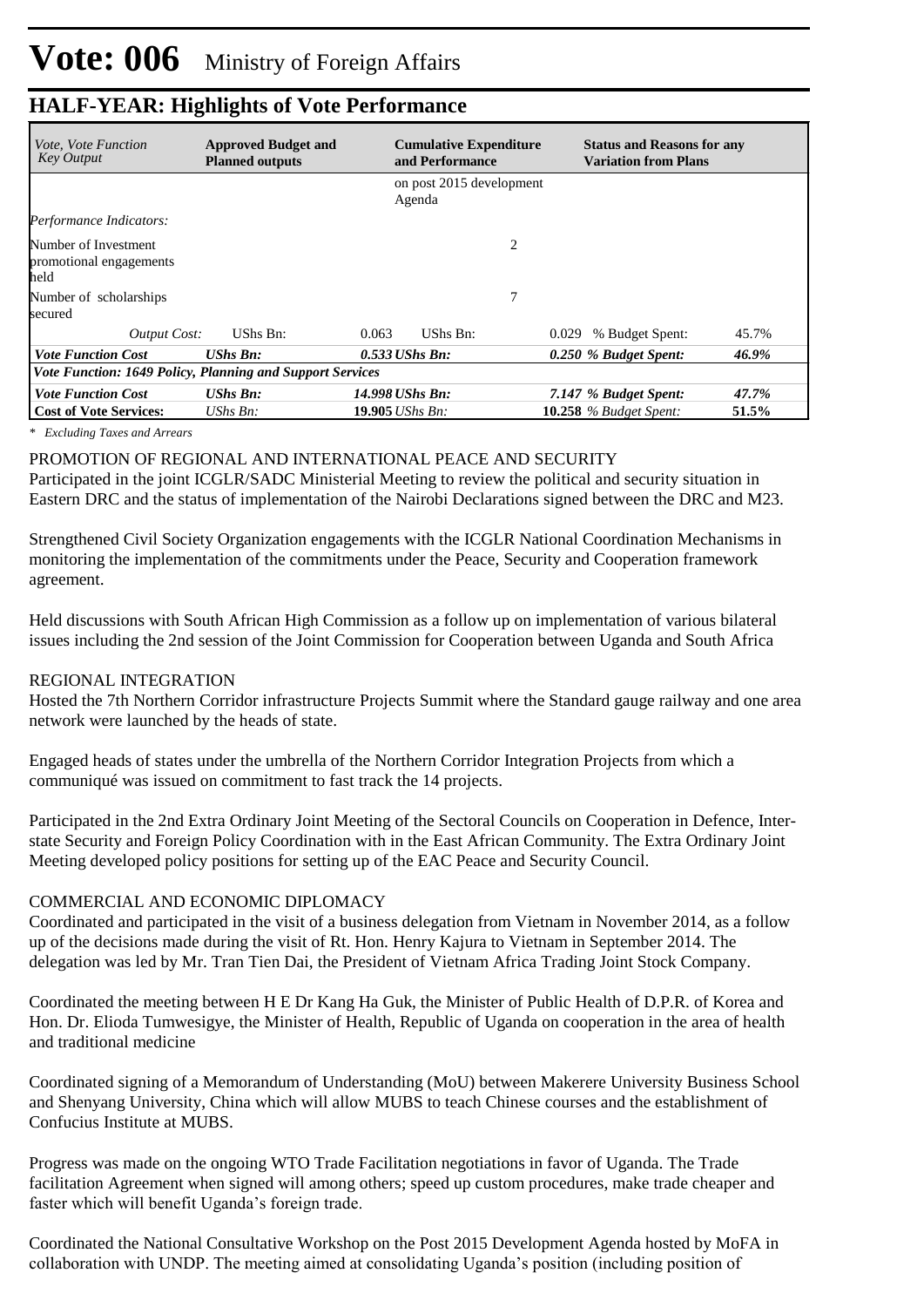# **Vote: 006** Ministry of Foreign Affairs

### **HALF-YEAR: Highlights of Vote Performance**

stakeholders and civil society) for the intergovernmental Post 2015 negotiations that commenced in September 2014 and will end in September 2015 with the formulation of the new international development framework.

Handled an investment delegation from the state of Qatar led by a member of the ruling family His Royal Highness Sheikh Faisal Bin Saoud Al Thani to explore investment opportunities in Uganda. The delegation held meetings with the Uganda Investment Authority, Ministers of Finance, Agriculture and the managing director of private sector foundation to pursue investments in areas of Agriculture, Mining and telecommunication

Handled an investment delegation from Azan University of Iran and agreed on investment opportunities in Education, Medical and agriculture sectors in Uganda. The delegation held meetings with management of Makerere University medical school and signed a memorandum of understanding which will guide future cooperation between Makerere and Azan Universities.

Agreed with the OIC Secretary General on harmonization of production, processing and export of commonly produced products, poverty alleviation, better credit facilities for Cotton production, holding regular investment and business conferences, and information sharing on investments among OIC member states

### RESOURCE MOBILIZATION

Coordinated the signing of a Grant Agreement between the Government of Japan and Government of Uganda for the improvement of Queensway electricity substation at a cost of USD 21.4 million. The grant will be used to procure and install equipment to stabilize power supply in Kampala Central Business District (CND) and surrounding areas.

Secured construction equipment from Japan for roads and valley dams.

Coordinated the signing of the MOU on the dispatch of Korean Government sponsored volunteer teachers from the Republic of Korea to Uganda. This MOU was signed on11 July 2014 by Amb. Lee Byung-Hyun on behalf of the National Institute for International Education and Ms Doreen Katusiime on behalf of the Ministry of Education and Sports, Uganda.

#### PROMOTION OF INTERNATIONAL LAW AND COMMITMENTS AND ENSURE REPORTING OBLIGATIONS ON INTERNATIONAL TREATIES AND CONVENTIONS

Held 2 workshops of the National steering committee; Capacity building workshop held on 3rd -4 September 2014 and Human rights based approach to development cooperation held on 25th September, that led to the development of a National Action Plan in liaison with the office of the UN High Commission for Human Rights.

Successfully coordinated a meeting of national actors with EU experts aimed at addressing the mitigation against risks related to Chemical, Biological, Radiological and Nuclear (CBRN) materials and agents by strengthening the national CBRN legal framework and provision of specialized and technical training to enhance preparedness and response capabilities.

### MOBILIZATION OF DIASPORA FOR DEVELOPMENT

Attended the launch of the Uganda Nordic Diaspora Investment Initiative in Gothenburg and the Uganda Business Forum in Stockholm. We were able to sensitize the Ugandan Diaspora community in the Nordics about investing in Government securities, the progress with the Diaspora policy document and to address the various concerns raised by the Diaspora community.

Held together with the UIA, UNDP & BOU the 7th Diaspora Home is Best Summit that took place in Gulu. The summit attracted over 350 people with a good turn up of Ugandans from the Nordic countries, the United Kingdom, South Africa, Botswana and North America and was able to showcase Northern Uganda as a viable and safe location to invest. It also presented success stories of Diaspora investment and untapped vast business opportunities.

The Ministry participated in the UNAA Diaspora Convention, in the United States of America where the Diaspora met with the Hon. Prime Minister and other government officials and exchange ideas and information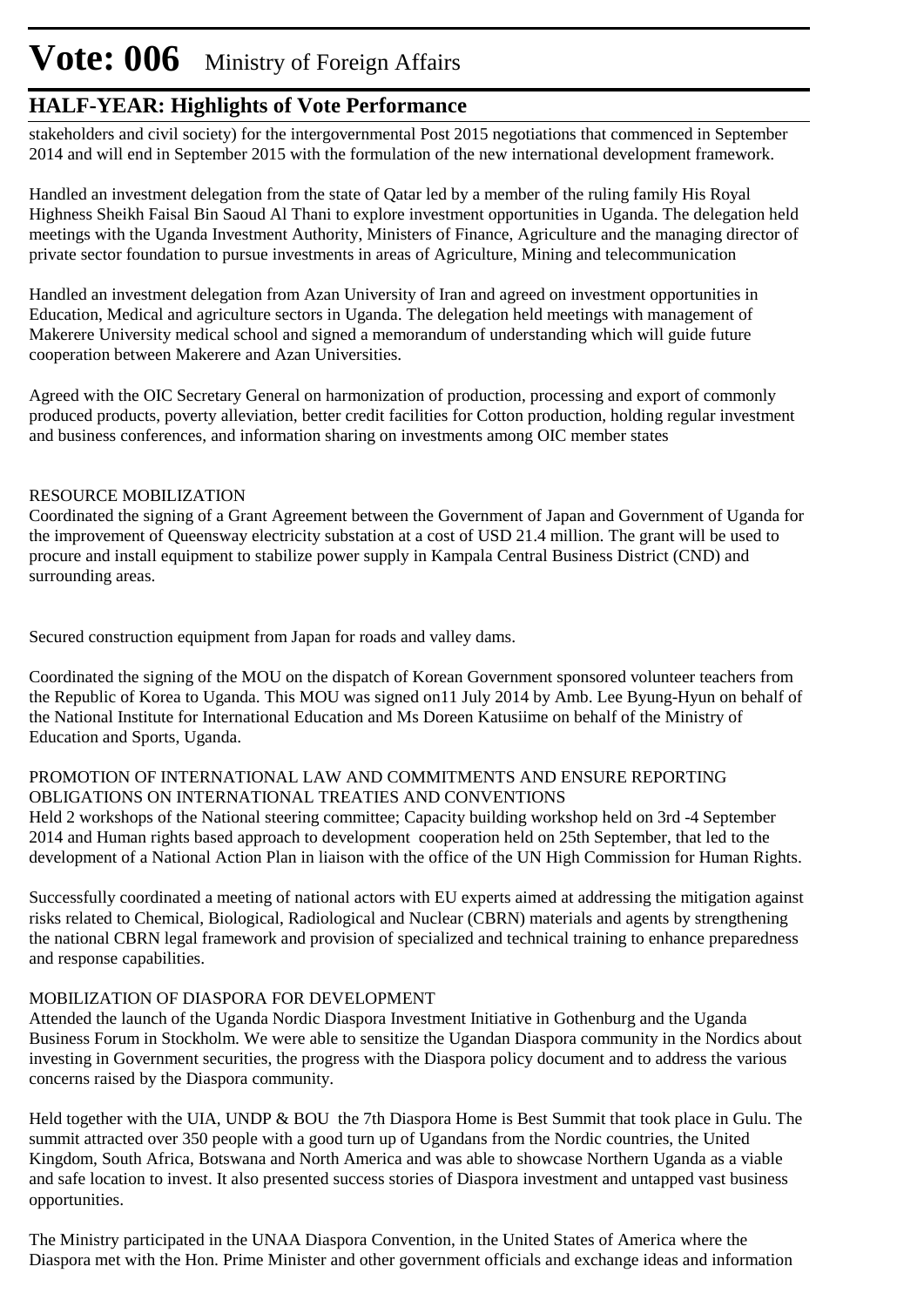# **Vote: 006** Ministry of Foreign Affairs

### **HALF-YEAR: Highlights of Vote Performance**

on investment in Uganda. In addition the sector participated in London Diaspora Convention. Interactive sessions were held with the Ugandan Diaspora in UK on investment and tourism opportunities in Uganda.

PROVISION OF DIPLOMATIC, PROTOCOL AND CONSULAR SERVICES AT HOME AND ABROAD The Ministry provided protocol services to H.E the President on visits abroad (such as trips to Tanzania, 3 trips to Kenya, Ethiopia, UAE, Zambia, UK, Italy, Africa American summit in the USA and the visit to New York for the UN General Assembly,). Courtesies were also extended to visiting Heads of state, special envoys and other foreign dignitaries and delegations.

### PUBLIC DIPLOMACY TO ENHANCE OUR IMAGE ABROAD

The Ministry held post conference briefings and published supplementary pullouts in the local dailies on the role of Ministry of Foreign Affairs and countering negative media publicity in an effort to protect Uganda's image regarding foreign relations.

Issued press releases and media briefings in respect of the visit of the president of the Republic of South Sudan to Uganda and Phase II of the IGAD led South Sudan Peace Talks in Addis Ababa

Organized a joint press briefing addressed by Minister of Foreign Affairs Hon. Sam K. Kutesa and H.E. Dr. Khalid Bin Mohammed Alattiyah Minister of Foreign Affairs of State of Qatar on exploring the different investment opportunities in Uganda especially in the oil sector

STRENGTHENING INSTITUTIONAL CAPACITY OF THE MINISTRY AND AFFILIATED INSTITUTIONS Uganda opened 2 new Missions in Kuala Lumpur and Mombasa to improve our relations with Malaysia and Kenya but also enhance our trade relations by helping Ugandan Business community doing trade in the two countries with consular services

| <b>Planned Actions:</b>                                                                                                                                                                                                               | <b>Actual Actions:</b>                                                                                                                                                                                                                                    | <b>Reasons for Variation</b>      |  |  |  |  |  |  |
|---------------------------------------------------------------------------------------------------------------------------------------------------------------------------------------------------------------------------------------|-----------------------------------------------------------------------------------------------------------------------------------------------------------------------------------------------------------------------------------------------------------|-----------------------------------|--|--|--|--|--|--|
| Vote: 006 Ministry of Foreign Affairs                                                                                                                                                                                                 |                                                                                                                                                                                                                                                           |                                   |  |  |  |  |  |  |
| Vote Function: 16 22 Protocol and Consular Services                                                                                                                                                                                   |                                                                                                                                                                                                                                                           |                                   |  |  |  |  |  |  |
| Provide funds to purchase protocol vehicle Negotiations for funds ongoing                                                                                                                                                             |                                                                                                                                                                                                                                                           | No variation                      |  |  |  |  |  |  |
| Vote: 006 Ministry of Foreign Affairs                                                                                                                                                                                                 |                                                                                                                                                                                                                                                           |                                   |  |  |  |  |  |  |
|                                                                                                                                                                                                                                       | Vote Function: 16 21 Regional and International Co-operation                                                                                                                                                                                              |                                   |  |  |  |  |  |  |
| The Ministry initiated and signed a<br>number of MOUs through bilateral<br>engagements, regional economic blocks<br>and summits for political relations, trade,<br>capacity building, infrastructure and<br>northern Uganda recovery. | Signed 4 agreements in infrastructure<br>development and investment with Kenya,<br>Rwanda, South Sudan at the Northern<br>corridor summit in Kigali and 1 MOU<br>with the Republic of Korea in education<br>promotion                                     | No variation                      |  |  |  |  |  |  |
| Continue participating in regional<br>initiatives                                                                                                                                                                                     | Participated in the 29th EAC Session of<br>the Council of Ministers, Participated in<br>the 2nd Extra ordinary Joint meeting of<br>the sectoral councils on cooperation in<br>defence, Interstate Security and Foreign<br>Policy coordination with in EAC | Activities carried out as planned |  |  |  |  |  |  |
| More Foreign Service Officers at Grade<br>VI to be filled.                                                                                                                                                                            | Recruited one officer and promoted 4<br>members of staff                                                                                                                                                                                                  | No variation                      |  |  |  |  |  |  |
| Vote Function: 1622 Protocol and Consular Services                                                                                                                                                                                    |                                                                                                                                                                                                                                                           |                                   |  |  |  |  |  |  |
| Procure more office equipmentequipment                                                                                                                                                                                                | Funds secured for purchase of equipment                                                                                                                                                                                                                   | Purchase expected in next quarter |  |  |  |  |  |  |
| Vote Function: 1649 Policy, Planning and Support Services                                                                                                                                                                             |                                                                                                                                                                                                                                                           |                                   |  |  |  |  |  |  |
| Fill 6 posts, several promotions and<br>received various appointees and transfers<br>in service.                                                                                                                                      | Promoted 4 members of staff and recruited No variation<br>one officer.                                                                                                                                                                                    |                                   |  |  |  |  |  |  |

**Table V2.2: Implementing Actions to Improve Vote Performance**

*V3: Details of Releases and Expenditure*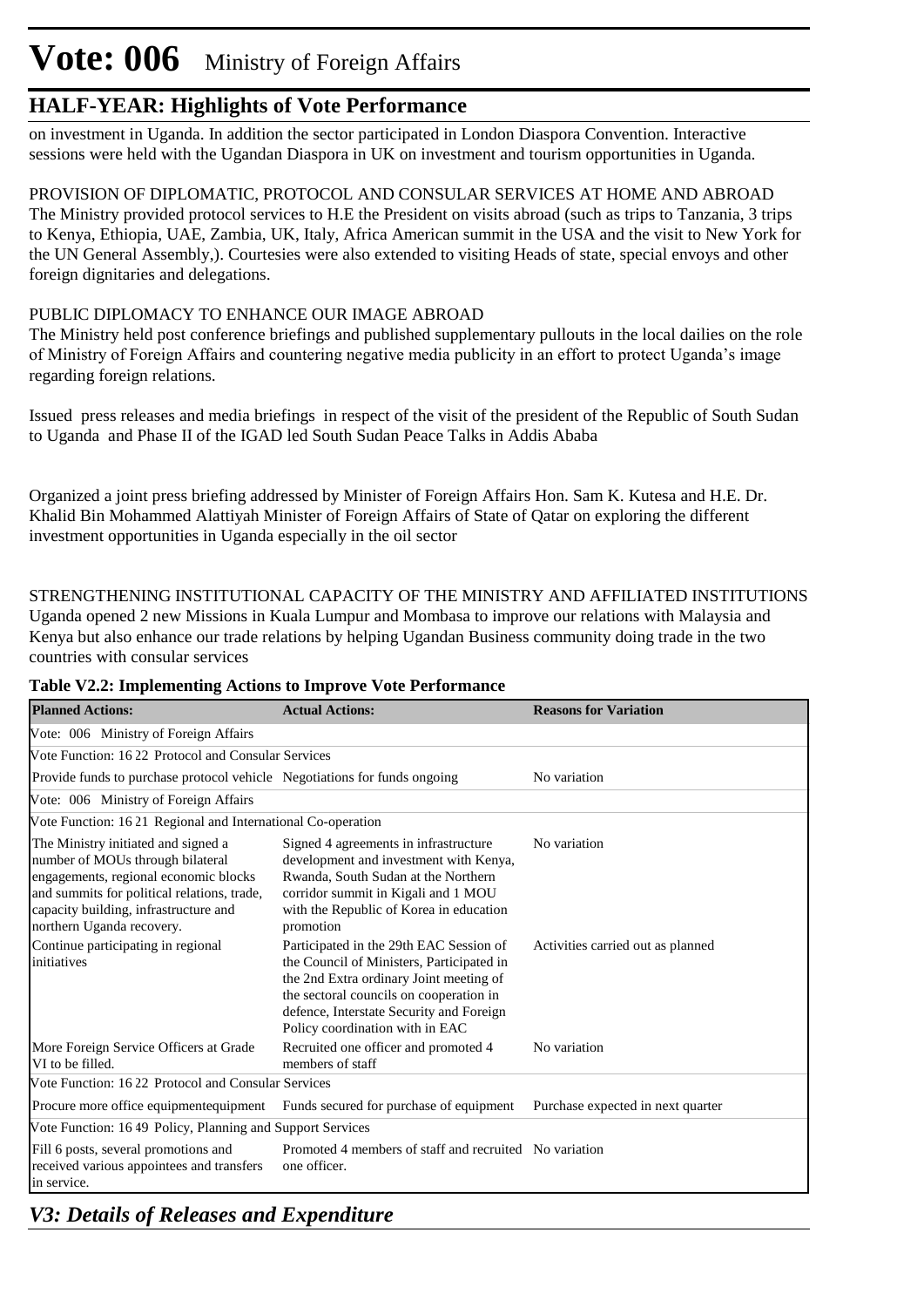*This section provides a comprehensive summary of the outputs delivered by the Vote and further details of Vote expenditures by Vote Function and Expenditure Item.*

#### **Table V3.1: GoU Releases and Expenditure by Output\***

| <b>Billion Uganda Shillings</b>                                                            | Approved      | <b>Released</b> | <b>Spent</b> | $%$ GoU       | $%$ GoU       | $%$ GoU      |  |
|--------------------------------------------------------------------------------------------|---------------|-----------------|--------------|---------------|---------------|--------------|--|
|                                                                                            | <b>Budget</b> |                 |              | <b>Budget</b> | <b>Budget</b> | Releases     |  |
|                                                                                            |               |                 |              | Released      | <i>Spent</i>  | <b>Spent</b> |  |
| VF:1621 Regional and International Co-operation                                            | 4.37          | 3.09            | 2.86         | 70.7%         | 65.4%         | 92.6%        |  |
| Class: Outputs Provided                                                                    | 4.37          | 3.09            | 2.86         | 70.7%         | 65.4%         | 92.6%        |  |
| 162101 Cooperation frameworks                                                              | 1.63          | 0.82            | 0.72         | 50.6%         | 44.5%         | 88.0%        |  |
| 162102 Promotion of trade, tourism, education, and investment                              | 0.66          | 0.35            | 0.31         | 53.8%         | 46.9%         | 87.2%        |  |
| 162103 Peace and Security                                                                  | 0.26          | 0.13            | 0.11         | 50.6%         | 42.3%         | 83.6%        |  |
| 162104 Special Summits and Conferences                                                     | 1.53          | 1.52            | 1.48         | 99.0%         | 96.5%         | 97.5%        |  |
| 162105 UN Security Council Support                                                         | 0.30          | 0.27            | 0.24         | 89.3%         | 80.5%         | 90.2%        |  |
| VF:1622 Protocol and Consular Services                                                     | 0.53          | 0.27            | 0.25         | 50.0%         | 46.9%         | 93.8%        |  |
| Class: Outputs Provided                                                                    | 0.53          | 0.27            | 0.25         | 50.0%         | 46.9%         | 93.8%        |  |
| 162201 Protocol services up to state level                                                 | 0.42          | 0.21            | 0.20         | 50.1%         | 47.8%         | 95.4%        |  |
| 162202 consular services provided                                                          | 0.06          | 0.03            | 0.03         | 51.3%         | 45.7%         | 89.1%        |  |
| 162203 Diplomatic services                                                                 | 0.06          | 0.03            | 0.02         | 47.6%         | 41.4%         | 87.0%        |  |
| VF:1649 Policy, Planning and Support Services                                              | 15.00         | 7.79            | 7.15         | 51.9%         | 47.7%         | 91.7%        |  |
| Class: Outputs Provided                                                                    | 8.19          | 4.26            | 3.95         | 52.1%         | 48.2%         | 92.7%        |  |
| 164921 Administrative support services                                                     | 8.09          | 4.21            | 3.91         | 52.1%         | 48.3%         | 92.8%        |  |
| 164922 Ministry Property Management services                                               | 0.10          | 0.05            | 0.04         | 50.0%         | 41.7%         | 83.4%        |  |
| Class: Outputs Funded                                                                      | 6.13          | 3.19            | 3.19         | 52.0%         | 52.0%         | 100.0%       |  |
| 164952 Membership to International/Regional Organisations (Pan<br>African, WFP and Others) | 6.13          | 3.19            | 3.19         | 52.0%         | 52.0%         | 100.0%       |  |
| Class: Capital Purchases                                                                   | 0.67          | 0.33            | 0.00         | 50.0%         | 0.6%          | 1.2%         |  |
| 164972 Government Buildings and Administrative Infrastructure                              | 0.11          | 0.07            | 0.00         | 66.7%         | 0.8%          | 1.3%         |  |
| 164975 Purchase of Motor Vehicles and Other Transport Equipment                            | 0.54          | 0.24            | 0.00         | 44.4%         | $0.0\%$       | $0.0\%$      |  |
| 164976 Purchase of Office and ICT Equipment, including Software                            | 0.02          | 0.02            | 0.00         | 100.0%        | 13.8%         | 13.8%        |  |
| <b>Total For Vote</b>                                                                      | 19.90         | 11.15           | 10.26        | 56.0%         | 51.5%         | 92.0%        |  |

*\* Excluding Taxes and Arrears*

### **Table V3.2: 2015/16 GoU Expenditure by Item**

| <b>Billion Uganda Shillings</b>                           | <b>Approved</b><br><b>Budget</b> | <b>Releases</b> | <b>Expend-</b><br>iture | % Budged<br><b>Released</b> | % Budget<br><b>Spent</b> | %Releases<br><b>Spent</b> |
|-----------------------------------------------------------|----------------------------------|-----------------|-------------------------|-----------------------------|--------------------------|---------------------------|
| <b>Output Class: Outputs Provided</b>                     | 13.10                            | 7.62            | 7.06                    | 58.2%                       | 53.9%                    | 92.7%                     |
| 211101 General Staff Salaries                             | 4.35                             | 2.24            | 2.12                    | 51.6%                       | 48.8%                    | 94.6%                     |
| 211102 Contract Staff Salaries (Incl. Casuals, Temporary) | 0.04                             | 0.02            | 0.02                    | 50.0%                       | 50.0%                    | 100.0%                    |
| 211103 Allowances                                         | 0.84                             | 0.42            | 0.40                    | 49.9%                       | 48.1%                    | 96.4%                     |
| 213001 Medical expenses (To employees)                    | 0.05                             | 0.03            | 0.02                    | 50.0%                       | 42.1%                    | 84.2%                     |
| 213002 Incapacity, death benefits and funeral expenses    | 0.05                             | 0.03            | 0.02                    | 50.0%                       | 39.5%                    | 79.1%                     |
| 221001 Advertising and Public Relations                   | 0.12                             | 0.06            | 0.03                    | 50.0%                       | 28.5%                    | 56.9%                     |
| 221002 Workshops and Seminars                             | 1.87                             | 1.67            | 1.60                    | 89.4%                       | 85.8%                    | 96.0%                     |
| 221003 Staff Training                                     | 0.36                             | 0.18            | 0.13                    | 49.6%                       | 37.5%                    | 75.5%                     |
| 221004 Recruitment Expenses                               | 0.01                             | 0.00            | 0.00                    | 50.0%                       | 50.0%                    | 100.0%                    |
| 221006 Commissions and related charges                    | 0.06                             | 0.03            | 0.03                    | 50.0%                       | 49.1%                    | 98.2%                     |
| 221007 Books, Periodicals & Newspapers                    | 0.05                             | 0.03            | 0.02                    | 51.7%                       | 40.7%                    | 78.6%                     |
| 221008 Computer supplies and Information Technology (IT)  | 0.15                             | 0.08            | 0.05                    | 49.2%                       | 31.5%                    | 64.0%                     |
| 221009 Welfare and Entertainment                          | 0.40                             | 0.18            | 0.17                    | 44.6%                       | 42.0%                    | 94.2%                     |
| 221011 Printing, Stationery, Photocopying and Binding     | 0.27                             | 0.13            | 0.07                    | 47.5%                       | 25.8%                    | 54.4%                     |
| 221012 Small Office Equipment                             | 0.05                             | 0.03            | 0.01                    | 49.1%                       | 18.6%                    | 37.8%                     |
| 221016 IFMS Recurrent costs                               | 0.05                             | 0.02            | 0.02                    | 50.0%                       | 50.0%                    | 100.0%                    |
| 221017 Subscriptions                                      | 0.01                             | 0.00            | 0.00                    | 50.0%                       | 17.3%                    | 34.6%                     |
| 221020 IPPS Recurrent Costs                               | 0.03                             | 0.02            | 0.01                    | 50.0%                       | 47.6%                    | 95.3%                     |
| 222001 Telecommunications                                 | 0.10                             | 0.05            | 0.05                    | 50.0%                       | 50.0%                    | 100.0%                    |
| 222002 Postage and Courier                                | 0.03                             | 0.02            | 0.01                    | 50.0%                       | 47.2%                    | 94.3%                     |
| 222003 Information and communications technology (ICT)    | 0.06                             | 0.03            | 0.03                    | 50.0%                       | 50.0%                    | 100.0%                    |
| 223004 Guard and Security services                        | 0.14                             | 0.07            | 0.07                    | 50.0%                       | 50.0%                    | 100.0%                    |
| 223005 Electricity                                        | 0.25                             | 0.12            | 0.12                    | 50.0%                       | 50.0%                    | 100.0%                    |
| 223006 Water                                              | 0.03                             | 0.02            | 0.01                    | 50.0%                       | 17.6%                    | 35.3%                     |
| 224001 Medical and Agricultural supplies                  | 0.03                             | 0.01            | 0.01                    | 50.0%                       | 49.9%                    | 99.8%                     |
| 224004 Cleaning and Sanitation                            | 0.06                             | 0.03            | 0.01                    | 50.0%                       | 15.9%                    | 31.9%                     |
| 225001 Consultancy Services- Short term                   | 0.01                             | 0.00            | 0.00                    | 50.0%                       | 50.0%                    | 100.0%                    |